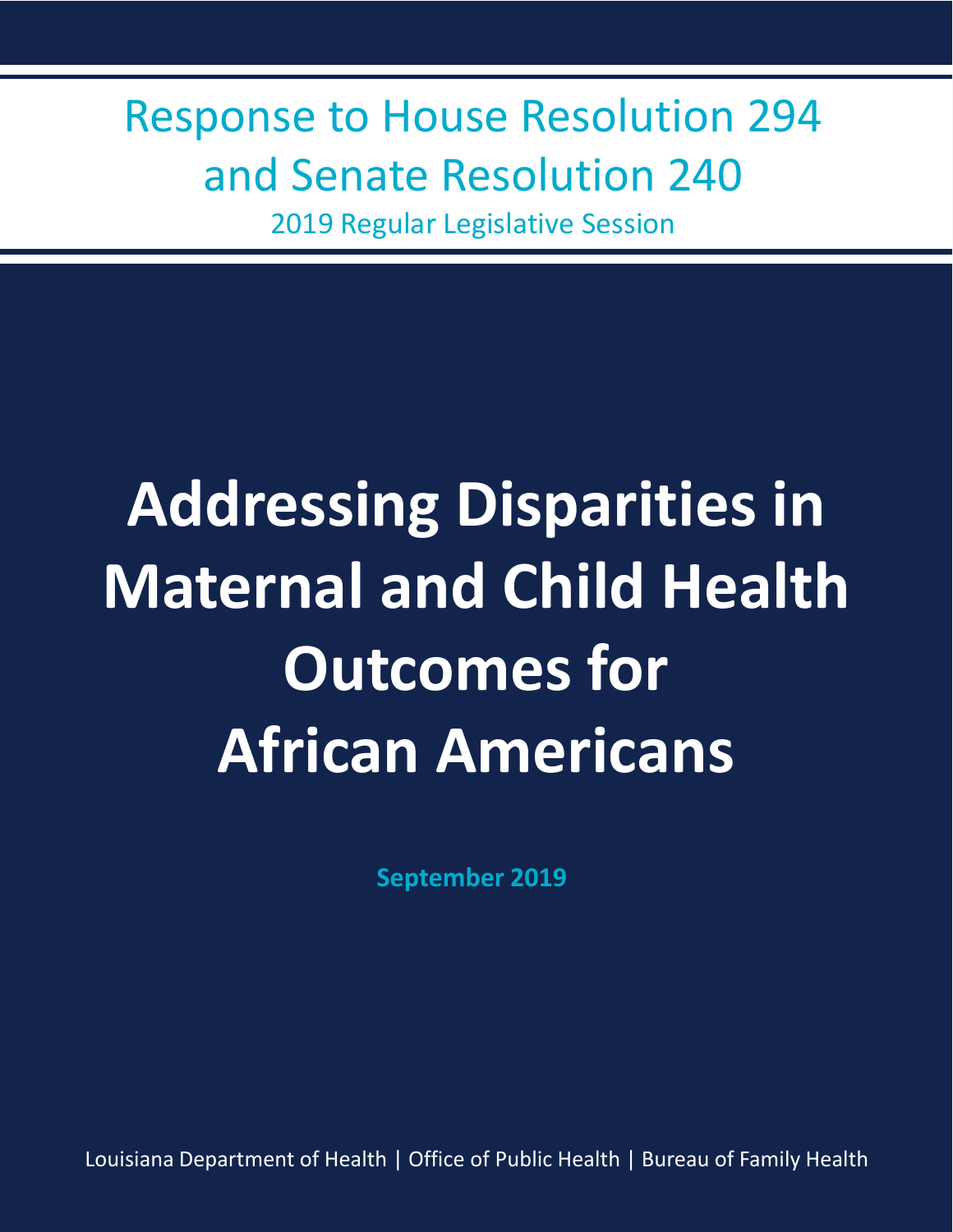African American mothers and infants, both historically and today, are dying more often than non-Hispanic white mothers and infants in Louisiana and the Louisiana Department of Health is actively working to implement strategies to eliminate these inequities. In order to make lasting change and meet this aim, the Department is focusing on policies, systems, and environmental initiatives throughout the agency to drive change for mothers and infants and the systems they encounter.

Key to these efforts is an approach that includes analyzing the data, aligning resources and efforts, building coordinated partnerships, and developing, testing, and spreading solutions to make and impact. The Department uses the following approach to address complex challenges such as the disparities in maternal and child health outcomes for African American women and infants: organizational understanding and readiness; data collection and reporting; communication and outreach; policy and systems shifts; access to health coverage and quality care; and community engagement.

Ongoing and immediate actions the Department is taking to address this issue include:

- Building health equity action teams and plans to infuse an equity lens into all Department work.
- Using a systematic approach when analyzing data at the population, program, and systems level to identify any disparities and their context.
- Deploying communications strategies that use a family-centered, risk-reduction approach and address barriers to health from a personal and systems level.
- Assuring continuity of care through Medicaid expansion and incorporating population health strategies in the upcoming Medicaid managed care contracts, such as community health workers for pregnant women covered through Medicaid plans.
- Providing leadership and technical assistance with hospital systems on evidence-based quality improvement initiatives that will improve morbidity and mortality rates for mothers and infants.
- Incorporating an ongoing community advisory process into existing groups that make decisions and recommendations for action.
- Continuing to provide and improve the quality of programs, tools, and resources for families such as the reproductive health program, WIC nutritional support, family support and coaching home visiting programs, and the Partners for Healthy Babies website and helpline.

Eliminating health inequities is a top priority for the Louisiana Department of Health. Moving forward, the Department will continue to engage a broad range of stakeholders in order to chart a pathway to save our African American women and infants.

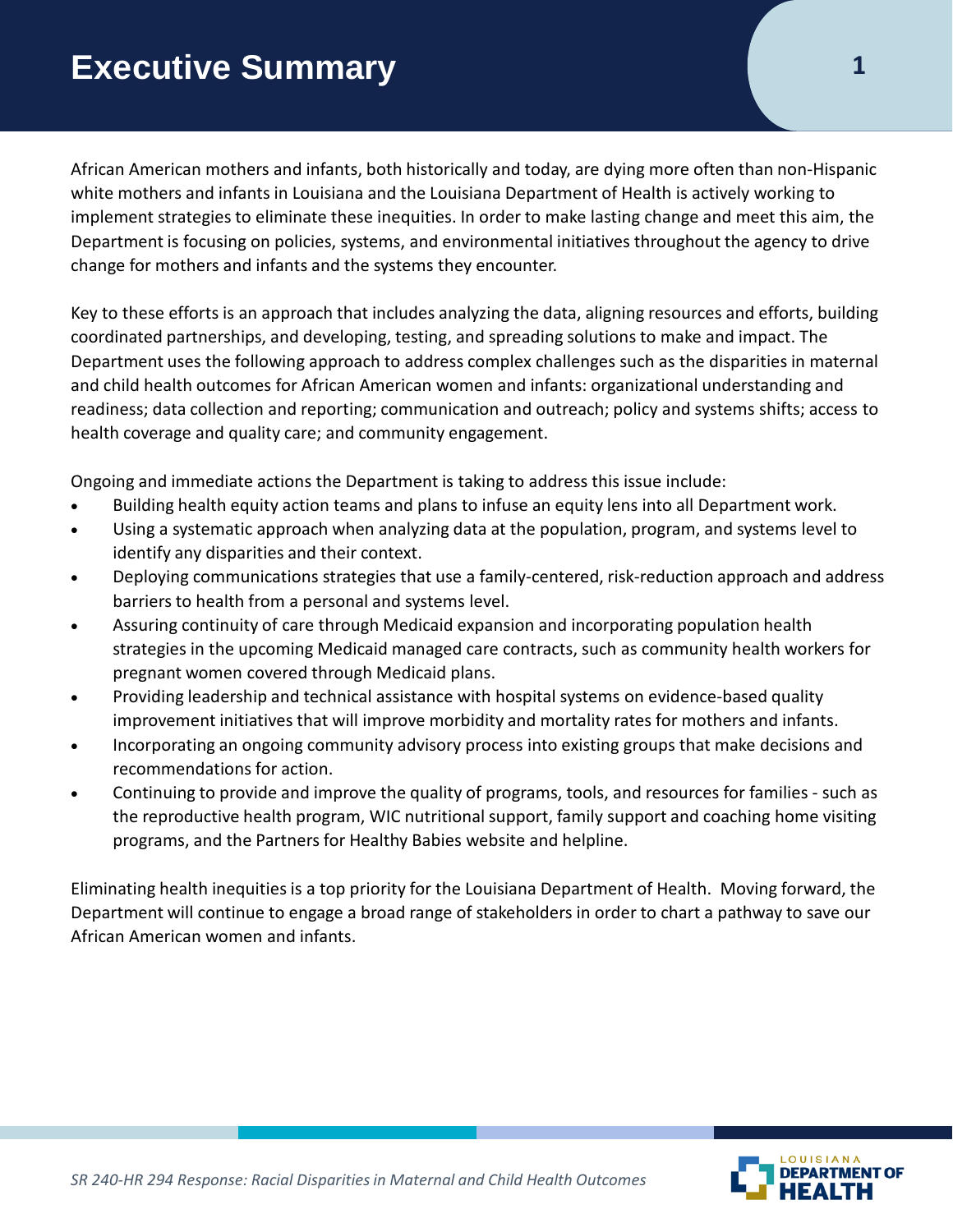## **Racial Disparities in Maternal and Child Health Outcomes**

In Louisiana, four black mothers die for every white mother and two black babies die for every one white baby<sup>1</sup>. Louisiana's maternal mortality rate also exceeds the national average as Louisiana ranks 47<sup>th</sup> out of 48 states<sup>1</sup>. Louisiana also has the fifth highest infant mortality rate in the United States<sup>2</sup>.

The Centers for Disease Control and Prevention (CDC) found that, of all races, the infant mortality rate is the highest for non-Hispanic black infants, and is more than double the non-Hispanic white infant mortality rate<sup>3</sup>. In Louisiana from 2015 to 2017, non-Hispanic black infants were 2.5 times as likely to die as non-Hispanic white infants. During the same time period, non-Hispanic black children were 1.8 times as likely to die as white children2. In addition, African American infants in the U.S. are at a greater risk of being born at a low birth weight than white infants, which is a leading risk factor for infant death<sup>3</sup>.

Nationally, maternal mortality is higher among African American women than white women and African American women are more than 3 times likely to die from pregnancy-related causes<sup>4</sup>. Longstanding racial bias in health care plays a role in maternal outcomes as African American women often have their concerns dismissed and may be misdiagnosed for a series of fatal conditions during pregnancy<sup>5</sup>.

For years, public health agencies engaged approaches focused on individual behavior change and health education efforts; yet, after decades, disparities persist. Since 2010, the Louisiana Department of Health has been introducing efforts to identify and impact the structures and systems that lead to disparate health outcomes for African American women and infants.

The mission of the Louisiana Department of Health is to protect and promote health and to ensure access to medical, preventive, and rehabilitative services for all citizens of the State of Louisiana. In order to fulfill its mission, the Department strives to provide quality services, protect and promote health, develop and stimulate services by others, and utilize available resources in the most effective manner.

Multiple programs and initiatives within the Department have prioritized reducing health disparities and promoting health equity, aiming to change the way health programs and professionals work in order to embed an equity lens into every facet of the Department. This equity work started in 2012 within a few number of Department Offices and Bureaus, including the Office of Minority Health Access and the Office of Public Health (OPH), including the OPH-Bureau of Family Health and the OPH-Bureau of Infectious Diseases. These efforts informed a Department-wide initiative that is currently developing a robust Health Equity Plan to elevate and scale up this work at an agency wide level.

5 National Partnership for Women and Families (2018). Black women's maternal health: A multifaceted approach to addressing persistent and dire health disparities. http://www.national-health-issue-brief.odf<br>care/maternity/b -health-issue-brief.pdf



<sup>1</sup> Kieltyka, L., Mehta, P., Schoellmann, K., and Lake, C. (2018). Louisiana Maternal Mortality Review Report 2011-2016. Retrieved from http://ldh.la.gov/assets/oph/Center-PHCH/CenterPH/maternal/2011-2016\_MMR\_Report\_FINAL.pd 2 Louisiana Child Death Review 2015-2017.

<sup>3</sup> CDC (2018). Reproductive health: Infant mortality. <u>https://www.cdc.gov/reproductivehealth/maternalinfanthealth/infantmortality.htm</u><br>4 Creanga, AA, Berg, CJ, Ko, JY, Farr, SL, Tong, VT, Bruce, FC, et al (2014). Maternal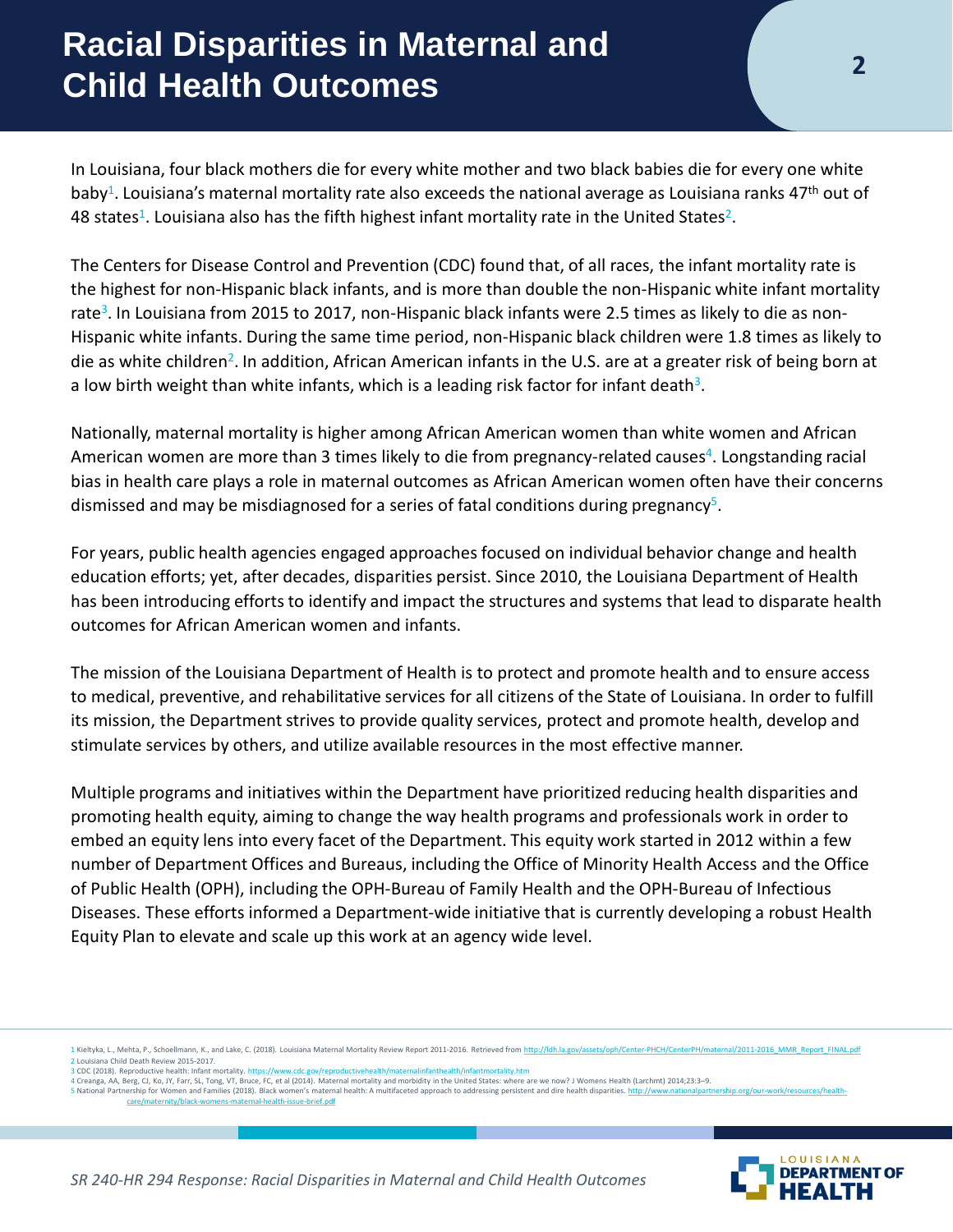With equity being a top priority for Secretary Gee and the Department, a new Deputy Director of Community Partnerships was established to expand the reach and provide support and oversight for the work of the Bureau of Minority Health Access. A charge for the Deputy Director is to explore barriers to health for Louisianans and help shape the Secretary's Health Equity Plan, which includes Maternal Health as one of the five priority health areas.

Thus far, Initiatives within the Department have included various strategies such as:

- training staff on the barriers to health that Louisiana's populations face (bias, racism, sexism, homophobia, transphobia, poverty, etc.);
- training staff and developing internal processes to identify and reduce bias in our media communications and data research and presentations;
- hosting regional summits on health disparities with broad community participation;
- implementing best practices to improve maternal and infant health systems, such as the Louisiana Perinatal Quality Collaborative; and
- including an equity lens in Medicaid contracts to ensure MCOs incorporate strategies to assist clients facing barriers to health as a vital component of their healthcare insurance coverage.

#### *Applying this Equity Lens to Birth Outcomes*

The Department has been building out approaches to tackle disparities, specifically in birth outcomes, for several years. For infant mortality, from 2010-2012, the Department's Birth Outcomes Initiative was developed to challenge hospitals and insurance providers to implement policies and systems to combat the drivers of poor birth outcomes, including a focus on eliminating early elective deliveries (inductions and Cesarean sections), substance use during pregnancy. The initiative introduced an approach to addressing health disparities with a focus on cultural sensitivity and systems and community level interventions. In addition, a strategic plan was developed to advance patient safety through quality improvement initiatives in birthing hospitals, care coordination for Louisiana women before and between pregnancy, and the implementation of new data systems to help monitor progress toward these goals.

Noteworthy as well, Act 497 of the 2018 regular session of the Louisiana legislature established the Healthy Moms, Healthy Babies Council within the Louisiana Department of Health. The charge of the Council is to address racial and ethnic disparities in maternal health outcomes and incorporate a community-engaged, equity-focused lens into current programs and campaigns which seek to prevent maternal mortality and severe maternal morbidity.

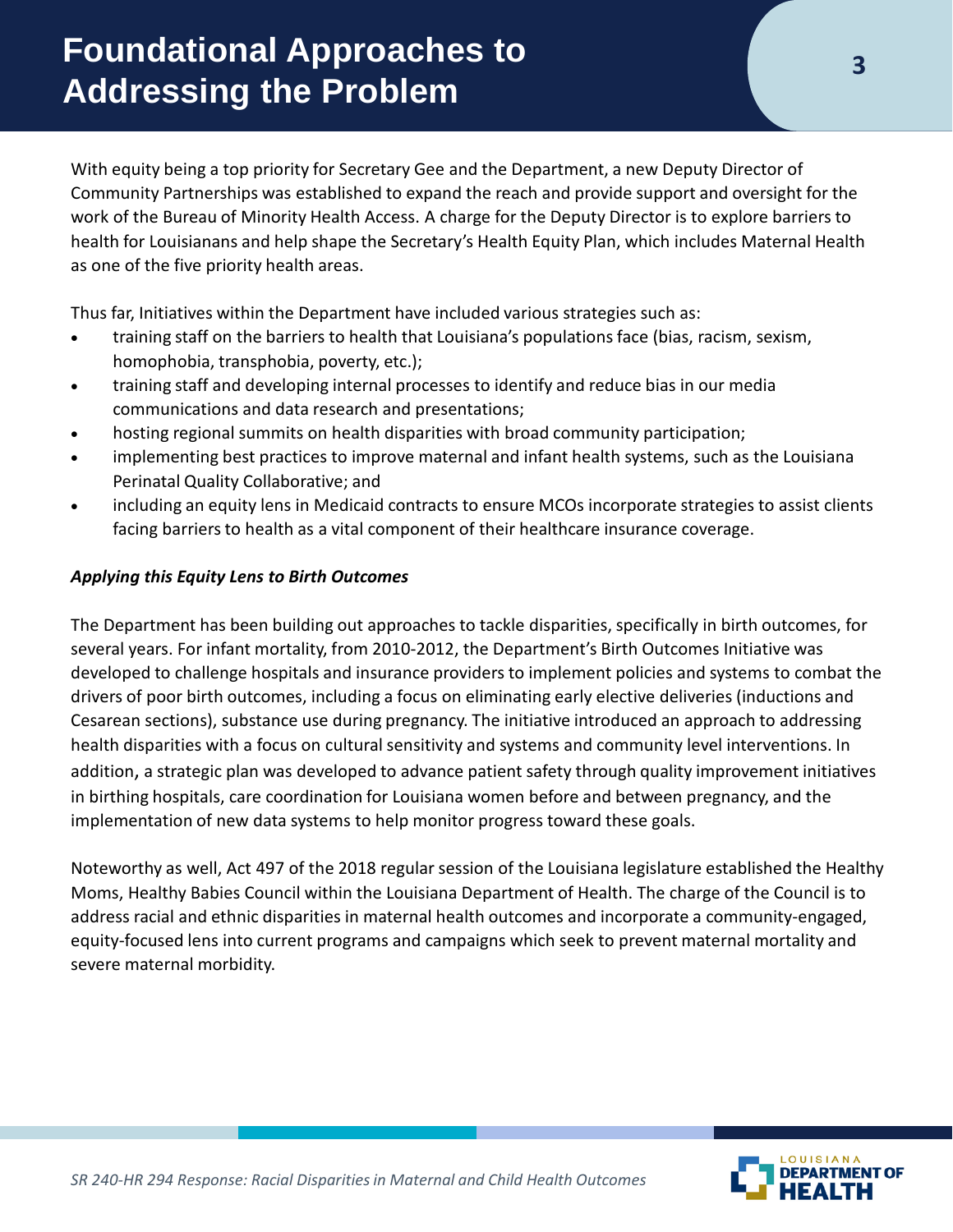## **Building on the Foundation with New Approaches and Strategies**

With these health equity building blocks in place, the Department continues to seek additional approaches and strategies to tackle the inequities in birth outcomes for African American mothers and infants. The Department uses an operational strategy to address complex and important challenges, such as disparities in birth outcomes. (see Figure 1)



Figure 1. The Louisiana Department of Health - Operational Strategy

As indicated in Figure 1, a first step is to identify and diagnose complex challenges. Figure 2 maps out the key drivers that contribute to the goal of eliminating racial disparities in maternal and child health outcomes for African American infants and mothers. Primary drivers identified are: organizational understanding and readiness, data collection and reporting, communication and outreach, policy and systems shifts, access to health coverage and quality care, and community engagement.

Secondary contributing drivers are mapped to one of the primary drivers and reflect the change ideas that the Department is pursuing and/or planning to pursue. These also provide a measurement framework for monitoring progress. (see Figure 2)

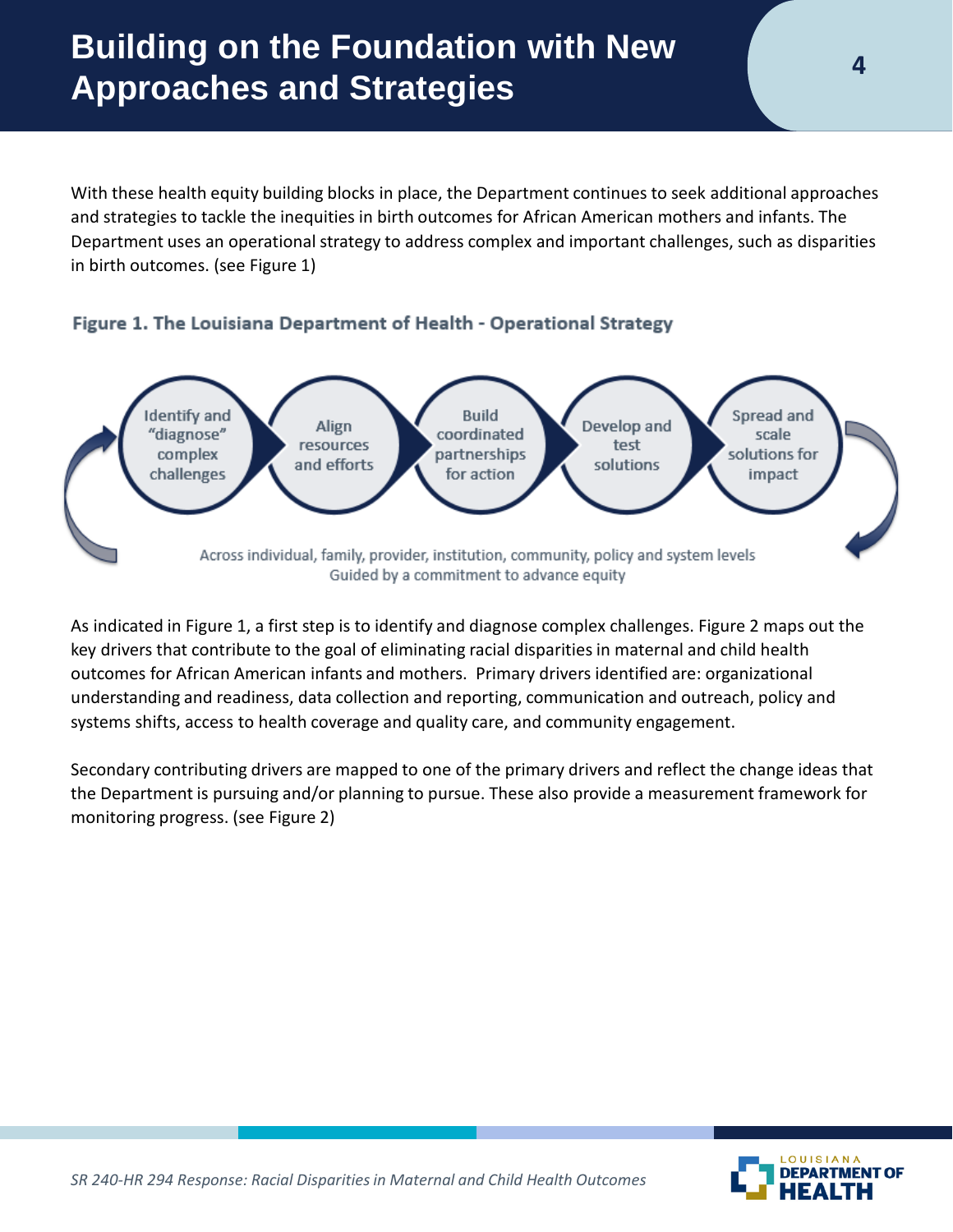**Figure 2. The Louisiana Department of Health identified 6 drivers to address racial disparities in maternal and child health outcomes.**



*SR 240-HR 294 Response: Racial Disparities in Maternal and Child Health Outcomes*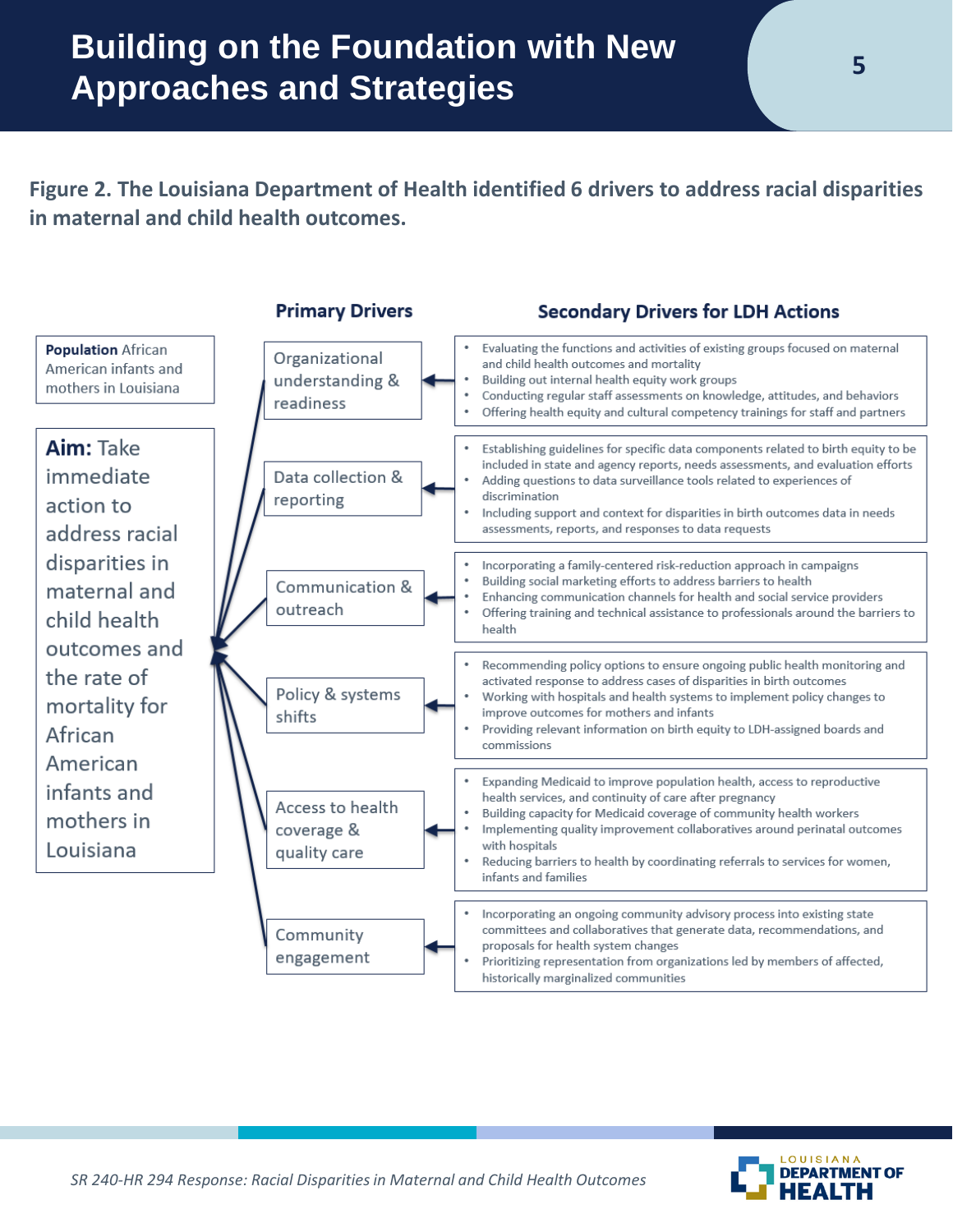## **Highlights of Current and Planned Actions by Program**

#### Medicaid

Over half of all births in Louisiana are covered through Medicaid, and Medicaid expansion allowed more Louisianans to have access to continuous health services. Some key ways Medicaid and the Healthy Louisiana managed care organizations are addressing health disparities include:

- Analyzing key performance measures to identify areas with disparities and reporting these to the national Center for Medicare and Medicaid Services (CMS).
- Including population health strategies in the 2020 contracts with the incoming managed care organizations (MCOs), including language to address barriers to health and health disparities.
- Reporting on actions the Medicaid managed care organizations are taking to reduce disparities in health outcomes in the Annual Technical Report.
- Implementing quality strategies and performance improvement projects.
- Coordinating with the Office of Public Health on implementation of a Community Health Worker initiative with the 2020 managed care organization contracts.

### Office of Public Health – Bureau of Family Health

Much of the programmatic work in the Department for mothers and infants happens in the Office of Public Health – Bureau of Family Health (BFH), which houses programs related to maternal and child health, reproductive health, and children and youth with special health care needs. Through its health equity work, BFH has built a health equity lens into all programs and initiatives, including the activities of the Title V Maternal and Child Health Block Grant and has worked to identify policy and systems approaches to addressing health equity. Some key efforts for addressing these disparities beyond the work of the health equity action team include:

- Rebuilding the Pregnancy Associated Mortality Review (PAMR) process and, in 2018, issuing the first [Maternal Mortality Review Report](http://ldh.la.gov/assets/oph/Center-PHCH/Center-PH/maternal/2011-2016_MMR_Report_FINAL.pdf) since 2007.
- Building health communications campaigns with a family-centered, risk-reduction approach.
- Offering professional development opportunities around effectively communicating public health messages with underrepresented groups.
- Creating health equity checklists for data and communications products to ensure that the products made use of a health equity lens.
- Implementing quality improvement initiatives with hospitals and health systems to address some of the root causes of mortality and morbidity for mothers and babies, such as the Reproductive Health Integration Initiative (RHII), Louisiana Perinatal Quality Collaborative, and *The Gift* hospital breastfeeding initiative.
- Training cohorts of professionals on Adverse Childhood Experiences (ACEs) to raise awareness of the impact of ACEs on communities and health.
- Providing and improve the quality of programs, tools, and resources for families such as the reproductive health program, family support and coaching home visiting programs, and the Partners for Healthy Babies website and helpline.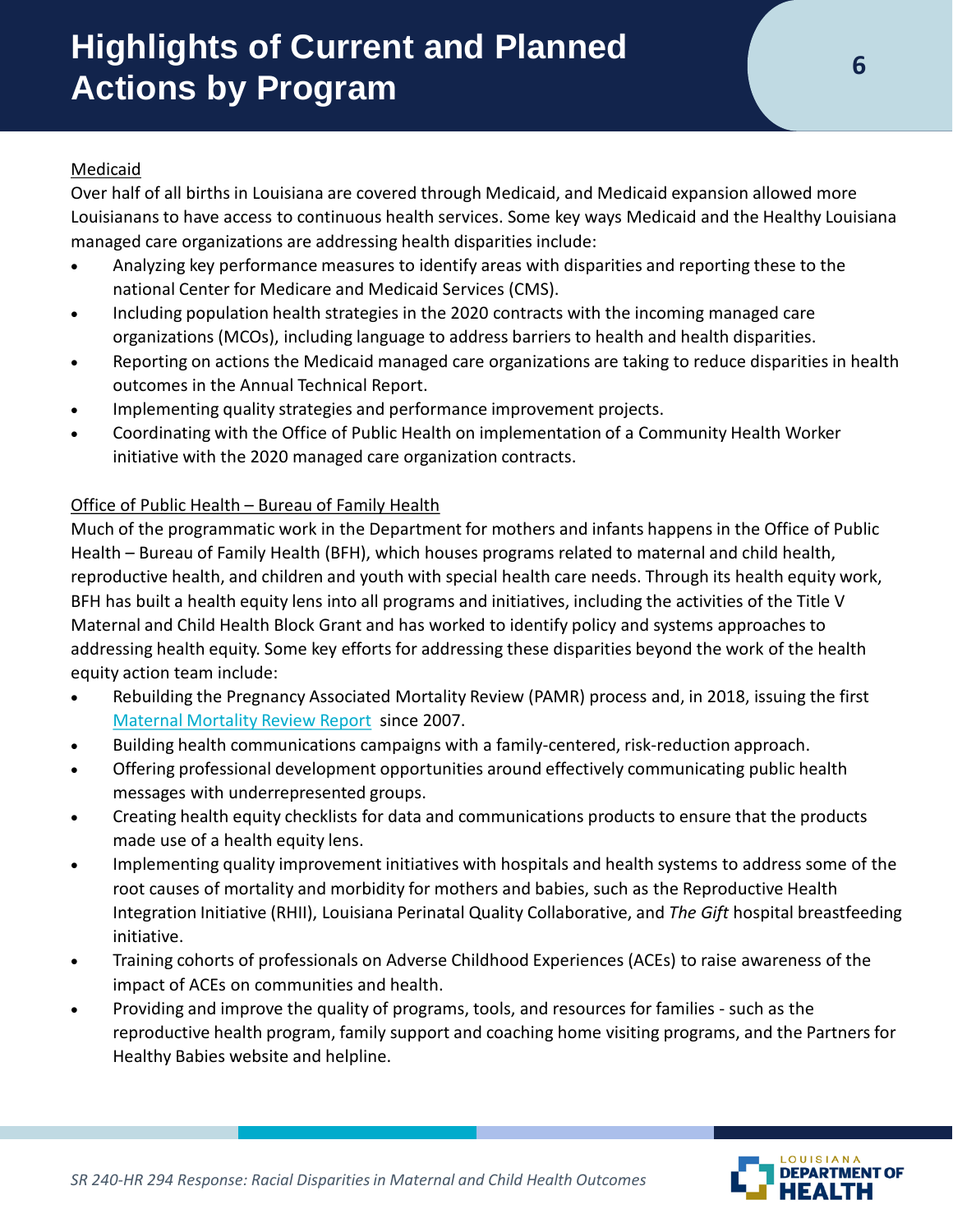## **Highlights of Current and Planned Actions by Program**

### Office of Public Health – Bureau of Nutrition Services – WIC

Women, Infants, and Children (WIC), situated within the Office of Public Health, further addresses the public health and nutrition needs of mothers and infants through various programs. Programs provide prenatal and postnatal resources through a nationwide lens with aims to contribute to healthy birth outcomes for at-risk low and moderate income women and children. WIC's role in preventing maternal and infant mortality is demonstrated through diverse initiatives such as:

- Improving nutrition access through Supplemental Nutrition Assistance Program (SNAP) to improve birth outcomes and reduce risk factors for infant mortality.
- Reducing the rate of low birth-weight babies and increasing the health of mothers through pre and postnatal nutrition education and screening.
- Increasing the likelihood of mothers receiving adequate pre and postnatal care through referrals to health and social services.
- Offering breastfeeding support services to increase the duration of breastfeeding and reduce the risk of SIDS.

**Figure 3 shows an inventory of current programs, activities, and initiatives aimed at addressing the disparities in maternal and child health outcomes.**



These programs and initiatives not only address maternal and infant health, but recognize the racial, ethnic, and socioeconomic disparities that affect the populations they serve.